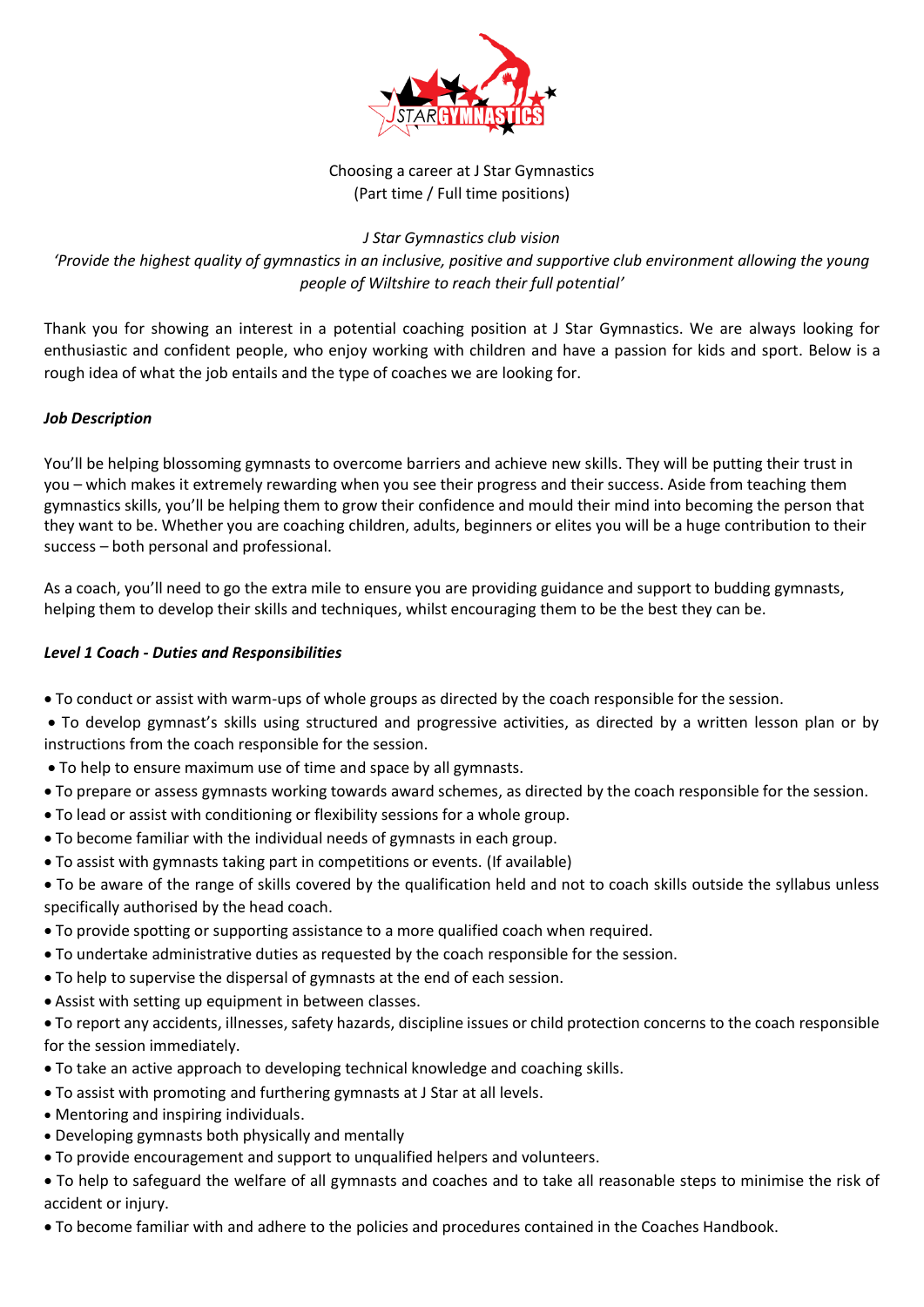To undertake other duties where reasonably requested by the Head Coach. Such duties may include cleaning of equipment in between or during sessions.

### *Level 2 Coach - Duties and Responsibilities*

 Develop an appropriate, progressive and motivating programme of sessions with which to engage all participants throughout the year, giving exposure to a variety of elements of the gymnastics disciplines.

 Lead and oversee the delivery of each session, utilising all available resource, ensuring sessions are engaging, motivating, appropriate to the level and active throughout.

 Interact with each and every child, encouraging and offering feedback in appropriate and positive manner, with a view to improvement and motivation.

Observe the full session at all times and correct poor technique and inappropriate behaviour in a positive manner.

 Support the children during activities where necessary and adapt activities as and when necessary, ensuring the safety of each and every child at all times.

 Engage and liaise with the assistant coaches to ensure session delivery is exceptional, offering positive open and honest feedback where appropriate.

 Build rapport with parents and offer opportunities for parents to engage, and offer feedback about positive activity or areas of concern.

 Arrive in good time for the start of the session (15mins), brief assistant coaches with the focus for the session/sessions and make amendments to set-ups where necessary. Check equipment is set up safely and suitable for the age/ability with sufficient matting.

Liaise with the coaches to ensure equipment set up reflects the focus of the session and any issues are reported.

Advise on the purchase of replacement and new equipment.

 Provide feedback to Sports Development Officer regarding structure, administration, parent feedback and other appropriate areas as and when necessary

## *Qualities we look for in applicants wanting to join our coaching team:*

- A professional approach to coaching children and to communicating with colleagues & customers
- Trustworthy, responsible, reliable
- Hardworking, committed
- Polite, confident, friendly, approachable

Our usual practise is to assign each coach with a group of children in each class. Both management and these children rely on coaches turning up each week, so reliability is essential.

## *Hours of Work*

You can either work full time hours or part time. We require our coaches to work a minimum of 4 hours a week for the first year.

All of our classes are currently afternoons, evenings and weekends, so be prepared to lose some of your free time.

Full time hours are around 20-27 hours per week plus the option of additional hours running parties on Sunday. We only run lesson's in term time and in school holidays we run holiday camps during the day.

### *Key Gymnastics Coach qualifications*

Do you have the qualifications to get the job?

You will need to have at least a level 1 gymnastics qualification to get a job as a gymnastics coach. You can gain this qualification and many others through British Gymnastics. There are courses for all types of gymnastics including Artistic, Trampolining, freestyle, rhythmic and many others. For higher levels of coaching you will need to have more qualifications.